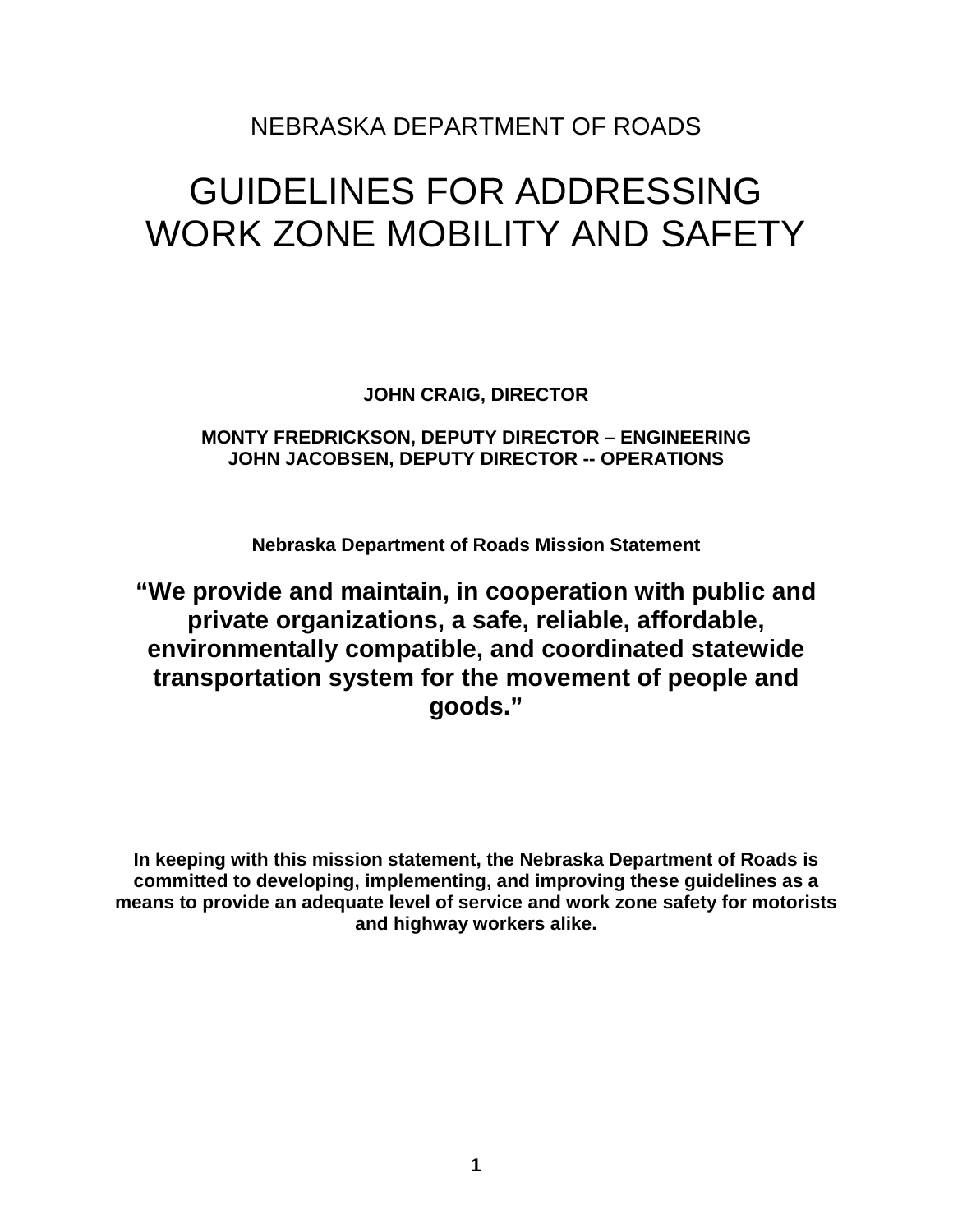## **SECTION 1 – PURPOSE (23 C.F.R § 630.1002)**

In keeping with the mission of the Department of Roads, these guidelines for addressing work zone mobility and safety have been adopted so that reasonable effort is made --- from inception of the project to construction and final acceptance --- to accommodate the safety and mobility of all workers and travelers in our work zones for which the Department is responsible, including federal and local projects.

This guide was developed by a multi-disciplinary team including representatives of the Nebraska Department of Roads and the Federal Highway Administration. This document is a guide and is intended for use as a resource document.

## **SECTION 2 – DEFINITIONS AND TERMS (23 C.F.R § 630.1004)**

**Design Process Outline (DPO)** --- A summary of major activities (tasks or work categories) to be completed during the course of a project's design.

**Highway Workers** --- Include, but are not limited to, personnel of the contractor, subcontractor, DOR, local agencies, utilities, and law enforcement, performing work within the right-of-way of a work zone.

**Mobility** --- The ability to move from place to place and is significantly dependent on the availability of transportation facilities and on system operating conditions. With specific reference to work zones, mobility pertains to moving road users efficiently through or around a work zone area with a minimum delay compared to baseline travel when no work zone is present, while not compromising the safety of highway workers or road users. The commonly used performance measures for the assessment of mobility include delay, speed, travel time and queue lengths.

**Safety** --- A representation of the level of exposure to potential hazards for users of transportation facilities and highway workers. With specific reference to work zones, safety refers to minimizing potential hazards to road users in the vicinity of a work zone and highway workers at the work zone interface with traffic.

**Significant Project** --- Generally, a project, whether alone or in combination with other projects nearby, that may cause sustained work zone impacts on such things as capacity, delay times, levels of service, congestion, etc. that are greater than what is considered tolerable or desirable --- based on policy and/or engineering judgment.

**Surveillance of Temporary Traffic Control Devices** --- A contractor-managed pay item utilized to compensate the contractor for the continuous (24/7) monitoring and maintenance activities required in association with the work zone traffic control on the projects. Contractor employees assigned to these tasks require training and certification by the Contractor.

**Traffic Control Plan (TCP)** --- A plan used for facilitating road users through a work zone or an incident area.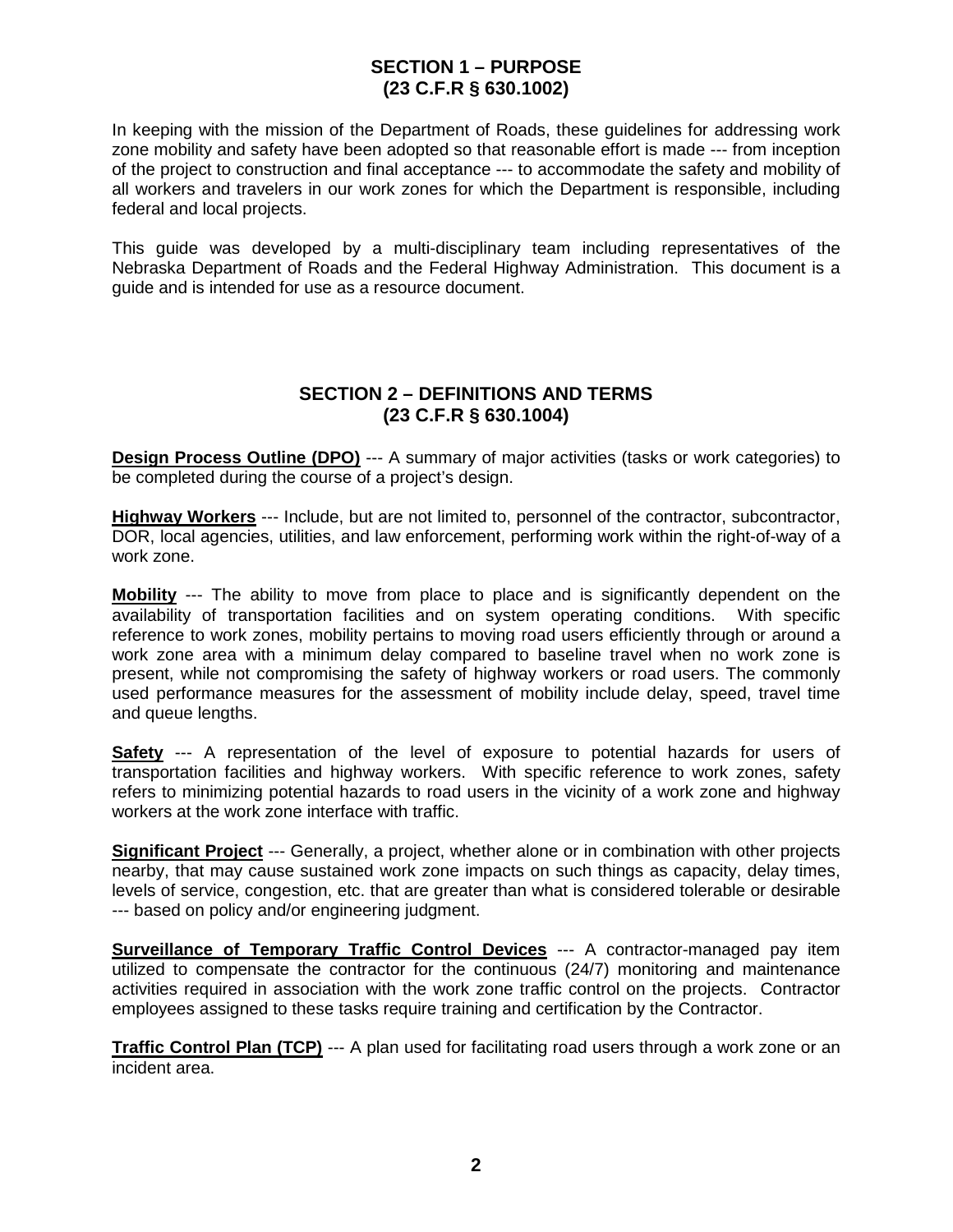**Traffic Control Management (TCM)** --- A contractor-managed pay item which normally requires three daily inspections of the work zone, monitoring of corrective action required, and documentation of the inspections made and corrective action taken. Contractor employees assigned to these tasks require training and certification by the Contractor.

**Transportation Management Plan (TMP)** --- An organized strategy to manage the work zone impacts of a project. Its scope, content, and degree of detail will vary depending on project requirements, these guidelines, and the anticipated impacts of the project on the traveling public.

**Transportation Operations Component (TO)** --- That component of a Transportation Management Plan (TMP) that identifies strategies that may be used to mitigate impacts of the work zone on the operation and management of the transportation system within the work zone impact area.

**Work Zone** --- An area within the right of way of a highway with construction, maintenance, or utility work activities. A work zone is typically marked by signs, channelizing devices, barriers, pavement markings, and/or work vehicles. It extends from the first warning sign to the END ROAD WORK sign. In the case of mobile operation it extends from the first warning sign or identifiable warning light to the last temporary control device.

**Work Zone Crash** --- A traffic crash in which the first harmful event occurs within the boundaries of a work zone or on an approach to or exit from a work zone, resulting from an activity, behavior, or control related to the movement of the traffic units through the work zone. This includes crashes occurring on approach to, exiting from or adjacent to work zones that are related to the work zone.

**Work Zone Impacts** --- Work zone-induced deviations from the normal range of transportation system safety and mobility. The extent of the work zone impacts may vary based on factors such as, road classification, area type (urban, suburban, and rural), traffic and travel characteristics, type of work being performed, time of day/night, and complexity of the project. These impacts may extend beyond the physical location of the work zone itself, and may occur on the roadway on which the work is being performed, as well as other highway corridors, other modes of transportation, and/or the regional transportation network.

Additionally, the Department includes the following acronyms in these guidelines:

**AASHTO** --- American Association of State Highway and Transportation Officials

- **ATSSA** --- American Traffic Safety Services Association
- **CBD** --- Central Business District
- **CFR** --- Code of Federal Regulations
- **CMS** --- Changeable Message Signs
- **DPO** --- Design Process Outline
- **FHWA** --- Federal Highway Administration
- **FR** Federal Register
- **ITS** --- Intelligent Transportation System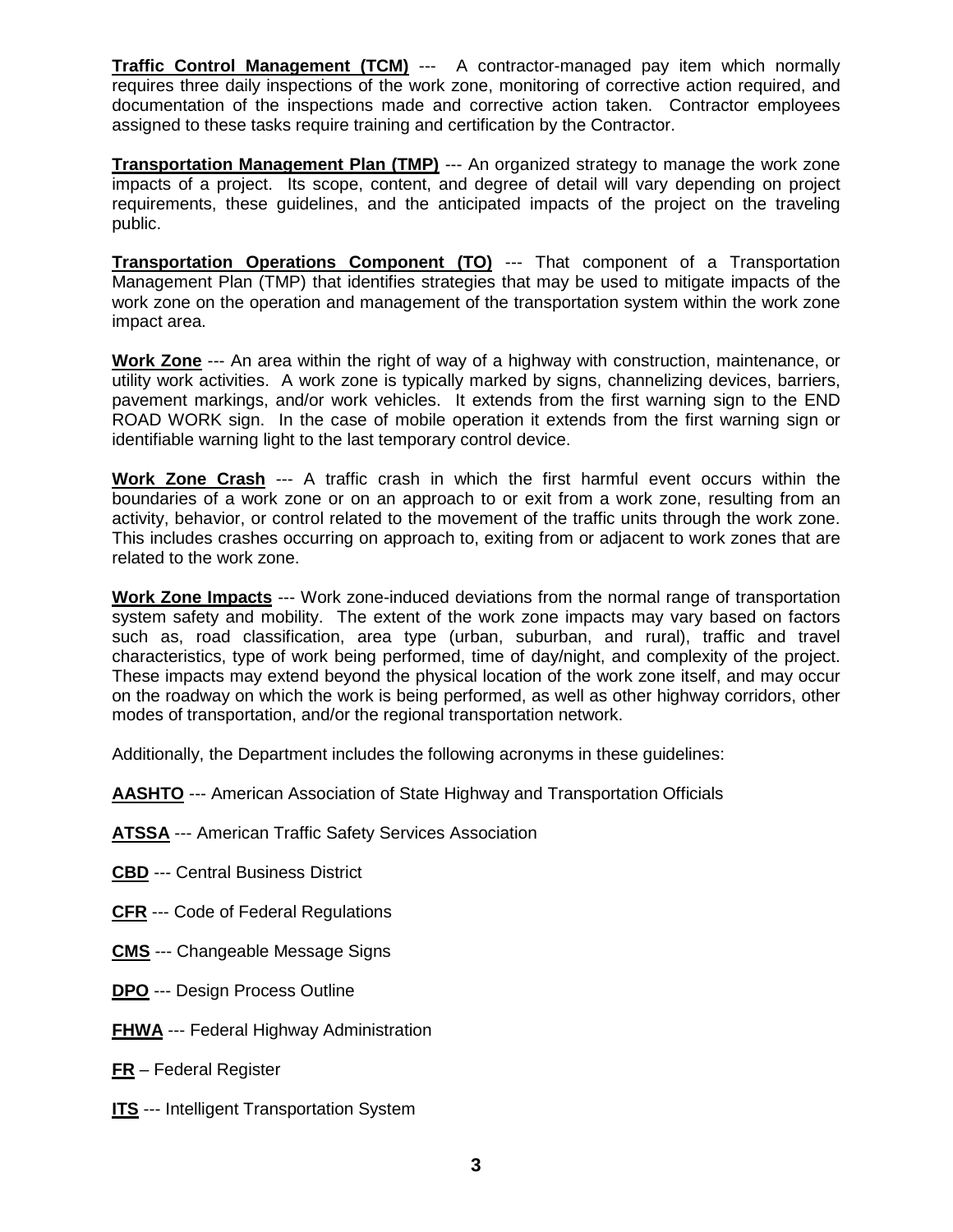**MAPA** --- Metropolitan Area Planning Agency

**MUTCD** --- Manual on Uniform Traffic Control Devices

- **PI** --- Public Information
- **PS & E** --- Plans, Specifications, and Estimates
- **TCM** --- Traffic Control Management
- **TCP** --- Traffic Control Plan (same as TTC --- Temporary Traffic Control)
- **TMA** --- Transportation Management Area
- **TMP** --- Transportation Management Plan
- **TO** --- Transportation Operations

## **SECTION 3 - STATE-LEVEL PROCESSES AND PROCEDURES (23 C.F.R § 630.1008)**

## (a.) Section Description

This section addresses the Department's state-level processes and procedures for work zone assessment, work zone data, training, and periodic evaluations (process reviews).

## (b.) Work Zone Assessment and Management

The Construction Division's Final Plans Section reviews all plans for constructability, establishes time allowances, and estimates the signing quantities for each project. These tasks should be accomplished with consideration given to the standard or special traffic control plans developed by Traffic Engineering Division and any phasing plans developed by the Roadway Design Division. The Final Plans Section, in consultation with the Traffic Engineering Division, may make additions or deletions to the various plans when appropriate and necessary.

The Final Plans Section writes "Special Prosecution and Progress" specifications, when needed, which relate to traffic control. These special provisions address incentives/disincentives, internal District liquidated damages, peak hours, lane closures, and phasing required for the construction of the project where applicable.

This work is accomplished in collaboration with the District involved, the Roadway Design Division, and the Construction Division, by considering such factors as traffic volumes, anticipated delays, detour routes, the need to maintain two lanes of traffic on multilane facilities, and impacts to communities, schools, and emergency services.

Throughout the design process of a project, the Final Plans Section is available for project review to determine preliminary time allowances, assess constructability issues, and discuss phasing and traffic control. This preliminary review process is part of the Design Process Outline (DPO).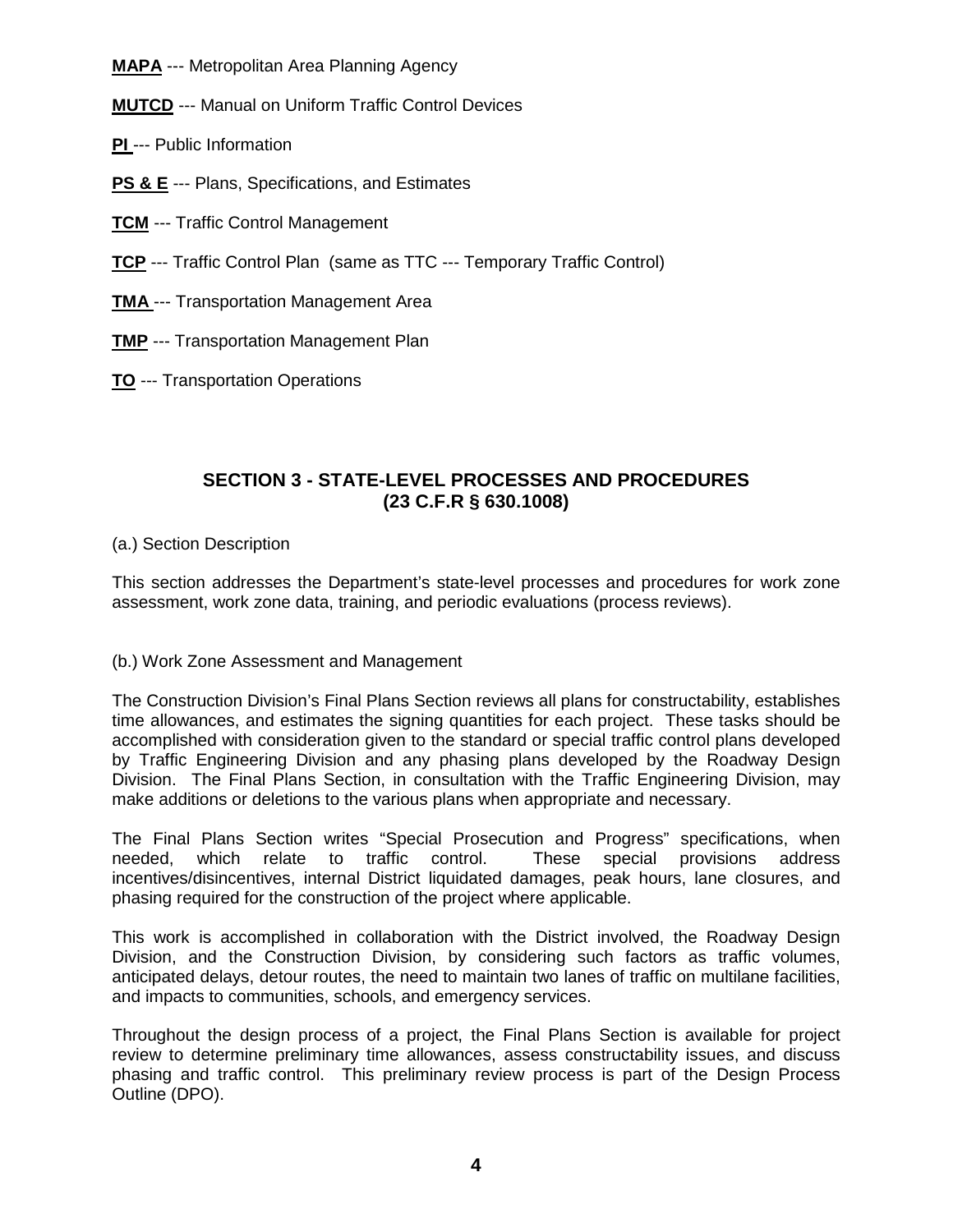For projects that do not go through the Roadway Design Division (such as pavement rehabilitation projects generated in the Materials & Research Division), the Traffic Engineering Division determines the applicable standard or special traffic control plans. The Final Plans Section, in cooperation with the District and Traffic Engineering Division, determines the signing quantities, phasing, peak hours, or special prosecution/progress specifications that may be required.

The Department may utilize "Traffic Control Management" or "Surveillance of Temporary Traffic Control Devices" in addition to the standard and/or special traffic control plans. Each District, in cooperation with the Construction Division, determines whether to use "Traffic Control Management", "Surveillance", or just the normal traffic control methods provided by the Plans and Specifications. This determination is done just prior to the Final Plans Section review.

#### (c.) Work Zone Data

The Accident Records Section of the Traffic Engineering Division collects work zone crash data.

The Traffic Engineering Division summarizes the information received and processed by the Highway Safety Section and then prepares and distributes a Work Zone Accident Report Summary to the Districts on a monthly basis. The District project managers and other District staff are then expected to address any work zone mobility and safety issues by reacting to the Work Zone Accident Report Summary and making field observations of travel speed, delays, and other factors which might affect travel through the work zone.

Whenever the District's review and analysis of the work zone and Work Zone Accident Report Summary identifies opportunities for improvement or results in positive changes to work zone safety and mobility, the nature of the findings or improvements are communicated to the Traffic Engineering and/or Construction Divisions, or others as appropriate.

Additionally, the Department utilizes work zone crash data as one of its own performance measures. The work zone crash data shall be available for use during work zone process reviews and used as a tool to improve traffic control plans and guidelines.

### (d.) Training

The Department currently generates the forms used to report crash data and provides to law enforcement some limited training on the proper and consistent collection of work zone crash data. The Department monitors the crash data being collected and pursues additional training for law enforcement if it is deemed necessary by the Department.

The Department provides appropriate training for employees involved in the development, design, implementation, management, and inspection of work zone-related transportation management and traffic control. The Department to the extent practical maintains a record of required training provided and provides appropriate training updates when necessary. Additionally, the Department will provide other training when necessary by the Department or the Federal Highway Administration (FHWA).

The Department selects training which is compatible with the needs involved and the class and position of employees to be trained. The Department avails itself of on-the-job training by peers and supervisors, electronic media presentations, and large and small group presentations, or at informal safety meetings.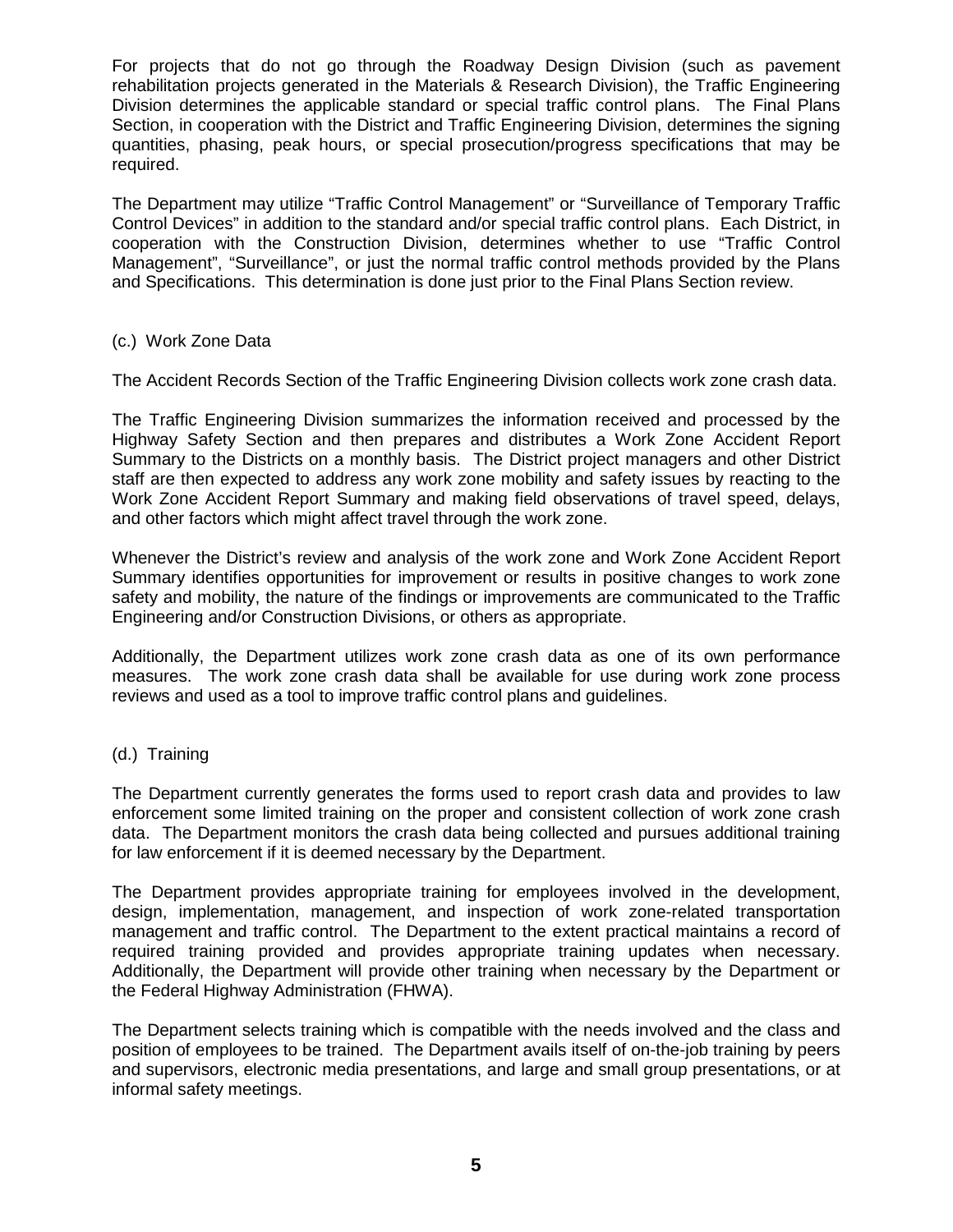Department personnel actively involved in the workzone (project managers, key inspectors, etc.) are encouraged to complete flagger and Assistant Traffic Control Manager certification training.

District personnel involved in the review and analysis of the monthly Work Zone Accident Report Summaries and District personnel responsible for implementing and monitoring the Traffic Management Plan on a significant project will, when available, attend American Traffic Safety Services Association (ATSSA) training for Traffic Control Technicians or Traffic Control Supervisors. Certification from ATSSA is not required.

Additionally, for positions or circumstances requiring more formal training, the Department will either provide appropriate in-house training or arrange for training which may be available from the Federal Highway Administration, (including National Highway Institute), ATSSA, or other outside training sources as needed.

When appropriate, the Department will make its training available to contractors.

By specification, the Department requires training and certification of contractor employees utilized as flaggers. The Department enforces the specification and provides training and certification materials as appropriate.

When provided in the Proposal, the Department requires that the contractor assign an individual as a Traffic Control Manager. Assistant Traffic Control Managers may be assigned and utilized by the contractor to perform required tasks on the project. The Department establishes training and certification requirements for Traffic Control Managers and Assistant Traffic Control Managers, enforces the specifications and provides training and certification materials as appropriate.

The Department utilizes Traffic Control Management or a similar level of traffic monitoring on significant projects. In so doing, the contractor's designated Traffic Control Manager will have received training in the implementation and monitoring of the Traffic Management Plan.

The Construction Division maintains (for the period of their respective certifications) a database of individuals (non-NDOR employees) who have been trained, certified, and reported as having completed the training and certification requirements for Flaggers and Assistant Traffic Control Managers. The Human Resources Division maintains a database of Department employees who have received flagger training.

#### (e.) Process Reviews

The Traffic Engineering Division, in partnership with the FHWA, conducts an annual statewide work zone inspection and process review. Construction and appropriate District personnel may be included in the reviews.

Observations made during the inspection and process review are summarized and analyzed by the Traffic Engineering Division and then shared with the Districts involved. The information is used to evaluate current work zone procedures and make recommendations for improvements.

Additional process reviews may be conducted in concert with the FHWA when deemed necessary.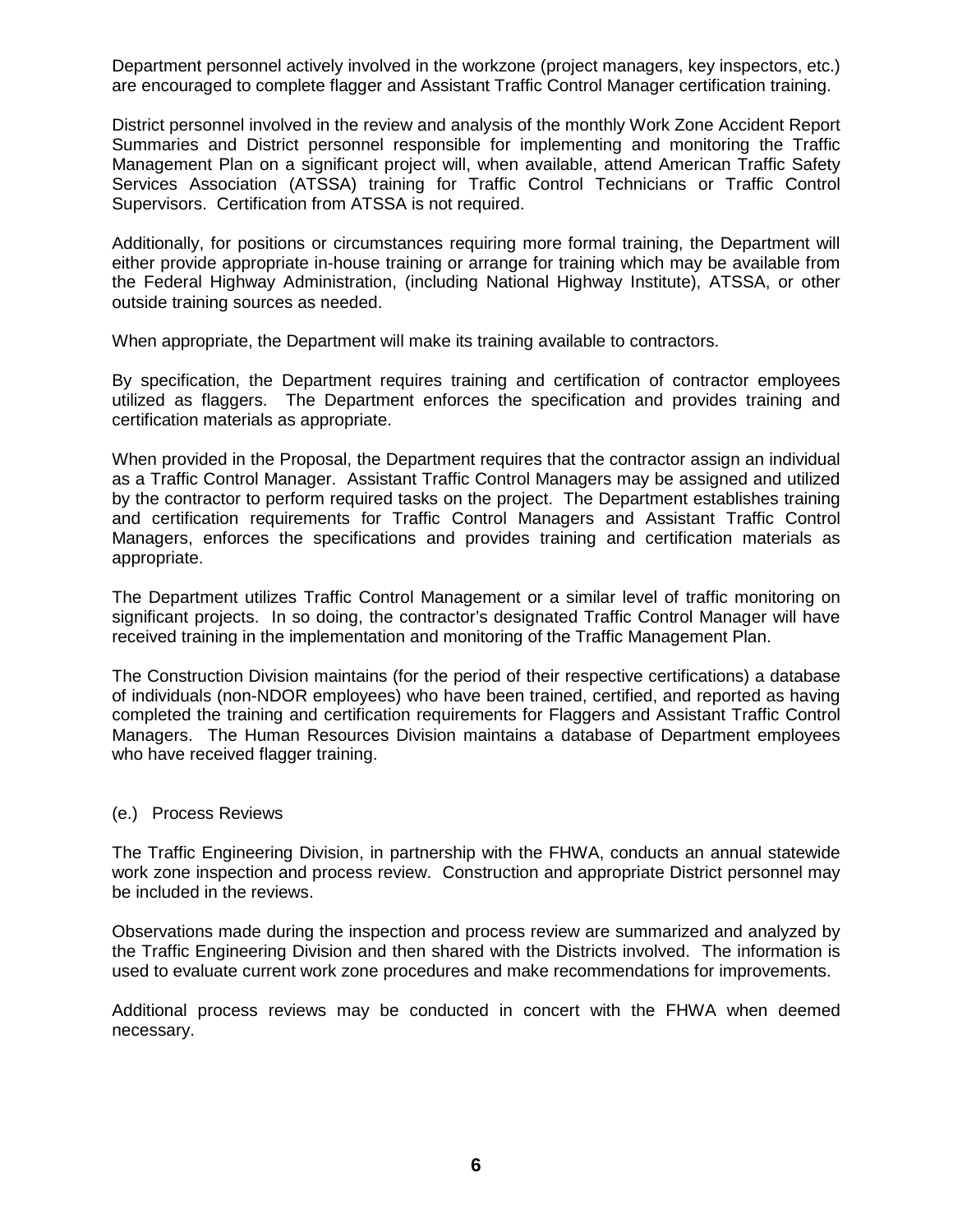## **SECTION 4 – SIGNIFICANT PROJECTS (23 C.F.R § 630.1010)**

#### (a) Acknowledgement of Significant Projects

The Department acknowledges that some projects, whether alone or in combination with other concurrent projects nearby, may cause sustained work zone impacts that are greater than what is considered tolerable or desirable --- based on policy and/or engineering judgment. These projects shall be identified as "significant projects".

#### (b.) Identification of Significant Projects

A project is considered a "Significant Project" when it will impede traffic by closing lanes for several days, or restricting width to the point that it slows traffic enough to cause delays and as described below.

Based on their experience and considering the criteria identified in 630.1010 (c.) below, each District Engineer identifies on the DR Form 73, Highway Improvement Programming Request, their recommendation as to whether a programmed project should be significant.

The Project Scheduling & Program Management Section, in consultation with the District Engineer and other Divisions and by evaluating one or more of the criteria referenced in 630.1010(c), shall make the initial determination of whether a project is to be identified as a "significant project" as it relates to Subpart J of 23 CFR Part 630.

A final determination of significance shall be made during the Plan-in-Hand inspection.

#### (c.) Criteria for Identification of Significant Projects

In addition to other projects that may qualify, the Department shall identify all projects on the Interstate System that are located within the boundaries of the Transportation Management Areas (TMA) of Omaha and Lincoln as "significant projects" if they are expected to occupy a location for more than three (3) days with either intermittent or continuous lane closures.

The TMA limits for Omaha include all of I-680, all of I-480, and that portion of I-80 between Highway N-50 and the Missouri River. The TMA limits for Lincoln include all of I-180 and that portion of I-80 from 1 mile west of the NW 48th Street Interchange to 98th Street (1 mile west of the Waverly interchange). These limits are current as of 2007, but are subject to periodic review. The Metropolitan Area Planning Agency (MAPA) or the Lincoln/Lancaster County MPO should be consulted to verify the current TMA limits for Omaha and Lincoln.

Additionally, using the following criteria, the Department, including the District Engineer's initial assessment, will review other non-Interstate projects on the freeway or expressway system, projects located in a central business district or a major metropolitan area, and any other major projects to see if their work zone impacts are expected to be greater than what is considered tolerable. These projects may also be identified and treated as "significant projects".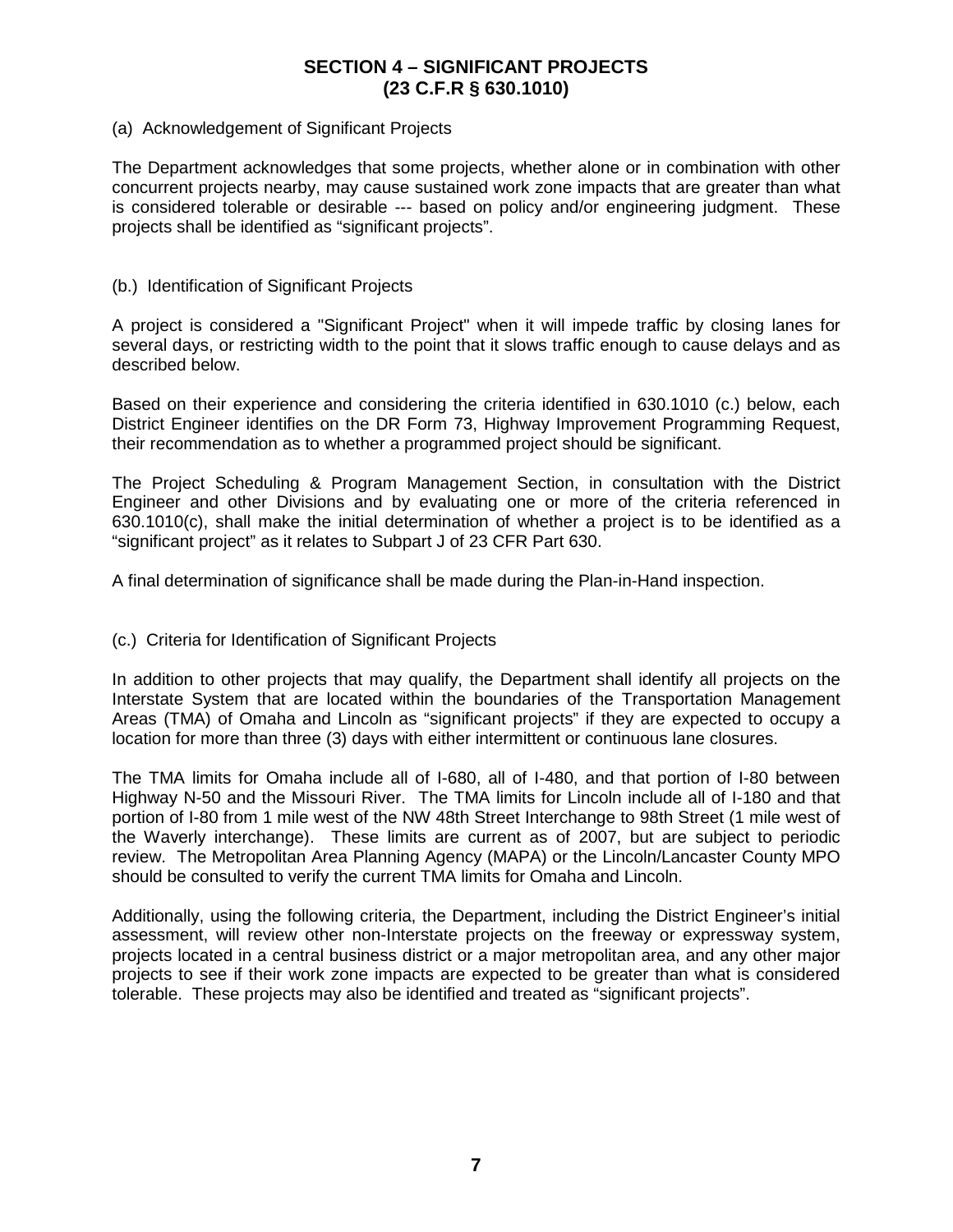Potential Criteria for Assessing the "Significance" of a Project:

- 1. Project Characteristics --- to include but not be limited to: project type, type of work zone (full closure, lane reductions, cross-overs, night work, etc,), project schedule, area type (urban, suburban, rural).
- 2. Travel and Traffic Characteristics --- to include but not be limited to: traffic volumes, seasonal and temporal variations, vehicle mix, type of travel (commuter, tourist, freight), public and private access, special events, impacts of weather.
- 3. Work Zone Characteristics --- to include but not be limited to: impacts on local and regional transportation networks, capacity issues, level of public interest, number of travelers impacted, expected safety impacts, expected delays, impacts on nearby commercial, public, and private facilities and properties.
- (d.) Exceptions

When the Department's analysis of a project on the Interstate System indicates that the work will not cause sustained work zone impacts, though otherwise meeting the criteria identified in 4c., the Department may request from the FHWA an exception to the applicability of 5b.2 and 5b.3 by showing that the project does not, in fact, cause sustained work zone impacts.

## **SECTION 5 – PROJECT LEVEL PROCEDURES (23 C.F.R § 630.1012)**

(a.) Section Description

This section provides guidance and establishes procedures to manage the work zone impacts of individual projects.

The Department addresses the traffic concerns on the Plan-In-Hand. While some Interstate projects can maintain two lanes of traffic, the majority of projects maintain one lane of traffic. Some projects use detours or phasing to maintain traffic at acceptable levels.

(b.) Transportation Management Plans – Mandate for Significant Projects

For projects determined to be significant, the Department will develop a Transportation Management Plan (TMP) which consists of a Traffic Control Plan (TCP), a component to address Transportation Operations (TO), and a component to address the dissemination of Public Information (PI). In general, the construction project manager is designated as being responsible for monitoring the TMP.

For individual projects or classes of projects determined not to be significant, only a TCP is required. However, TO and PI components may be considered and utilized on any project.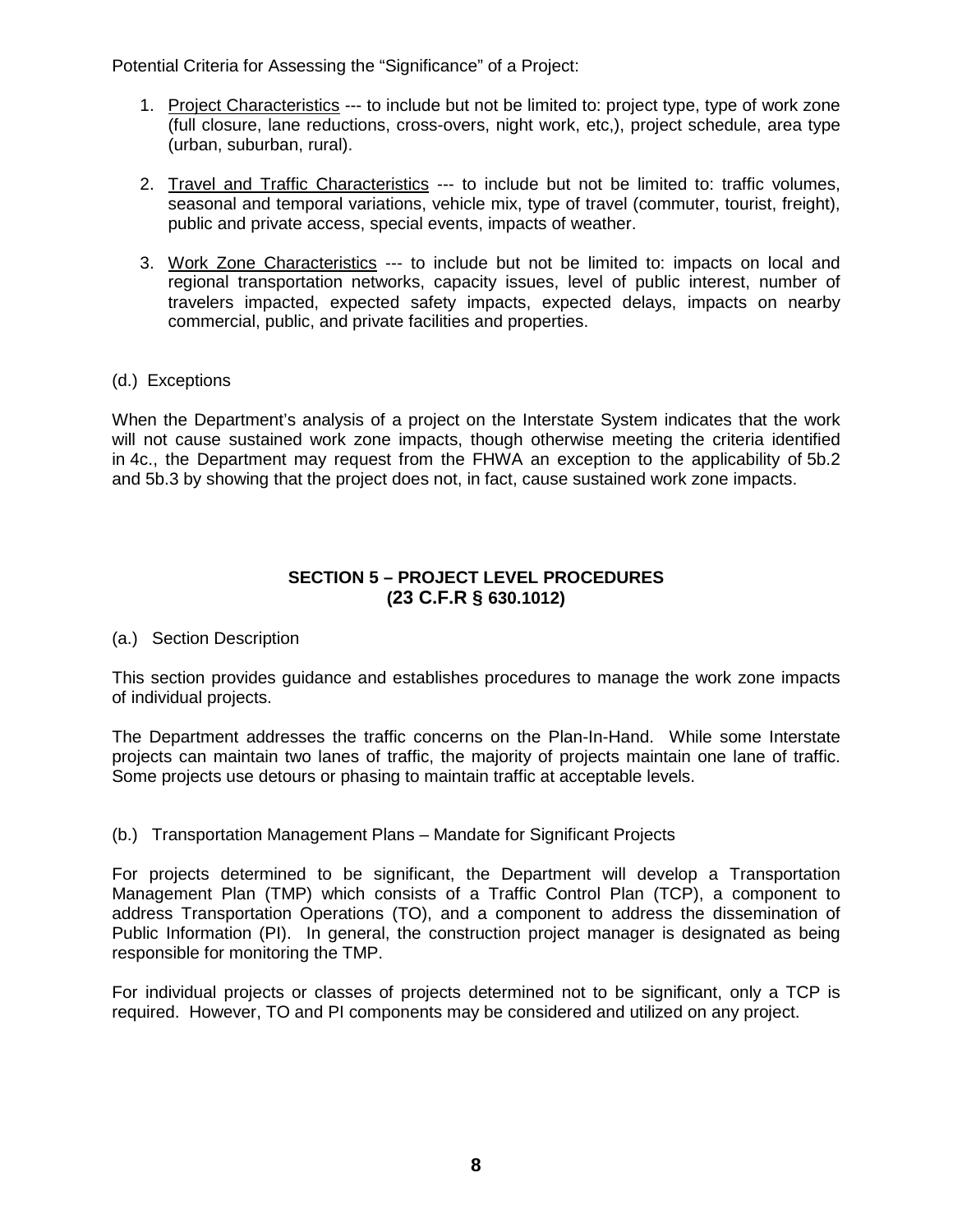#### (b.1.) Traffic Control Plans

The Department prepares a TCP for every project where traffic is affected. TCP's are consistent with the applicable provisions of the MUTCD, and the AASHTO Roadside Design Guide.

The selection of standard TCP's and any special plans are made by the Traffic Engineering Division and submitted to the PS&E Section for inclusion in the project plans. Standard and special plans included in the contract documents may be modified or supplemented by other site-specific plans prepared by the District Highway Project Manager (or a designee).

The project TCP, as described above, addresses phasing when appropriate and is updated and modified when circumstances dictate. On relatively simple and uncomplicated projects, the project manager may find it sufficient to utilize only the standard and special plans (if any) provided in the contract documents.

In the case of existing obstacles adjacent to the traveled way which may be encountered or affected during construction, the obstacles will be reviewed in regard to the posted speed, traffic volumes, and the length of time the obstacle may present a hazard in accordance with the Roadside Design Guide and a cost/benefit analysis. Based on the review, obstacles will then either be left in place, delineated or shielded as appropriate for the project.

#### (b.2.) Transportation Operations (TO) Component

#### Transportation Operations

On projects that have been determined to be significant, Transportation Operations (TO) strategies will be considered throughout the design process. The TO component of the TMP will include strategies that will be used to mitigate the impacts of the work zone on the operation and management of the highway system within the work zone impact area.

Transportation Operation strategies may include, but are not limited to:

- 1. Demand management,
- 2. Corridor/network management,
- 3. Work zone safety management, and
- 4. Traffic/Incident Management and Enforcement

The scope of the TO component will be determined by the project characteristics and the transportation operation and safety strategies identified by the Department.

1. Demand Management Strategies

Demand management strategies include techniques intended to reduce the volume of traffic traveling through the work zone by such methods as diverting travelers to alternate modes of transportation, shifting trips to off-peak hours, or shifting vehicles to alternate routes. When determining strategies to be used, the following may be considered:

- Transit Services improvements, incentives, shuttles, residential/carpool, park and ride
- Ramp Metering, ramp closures
- Variable work hours; telecommuting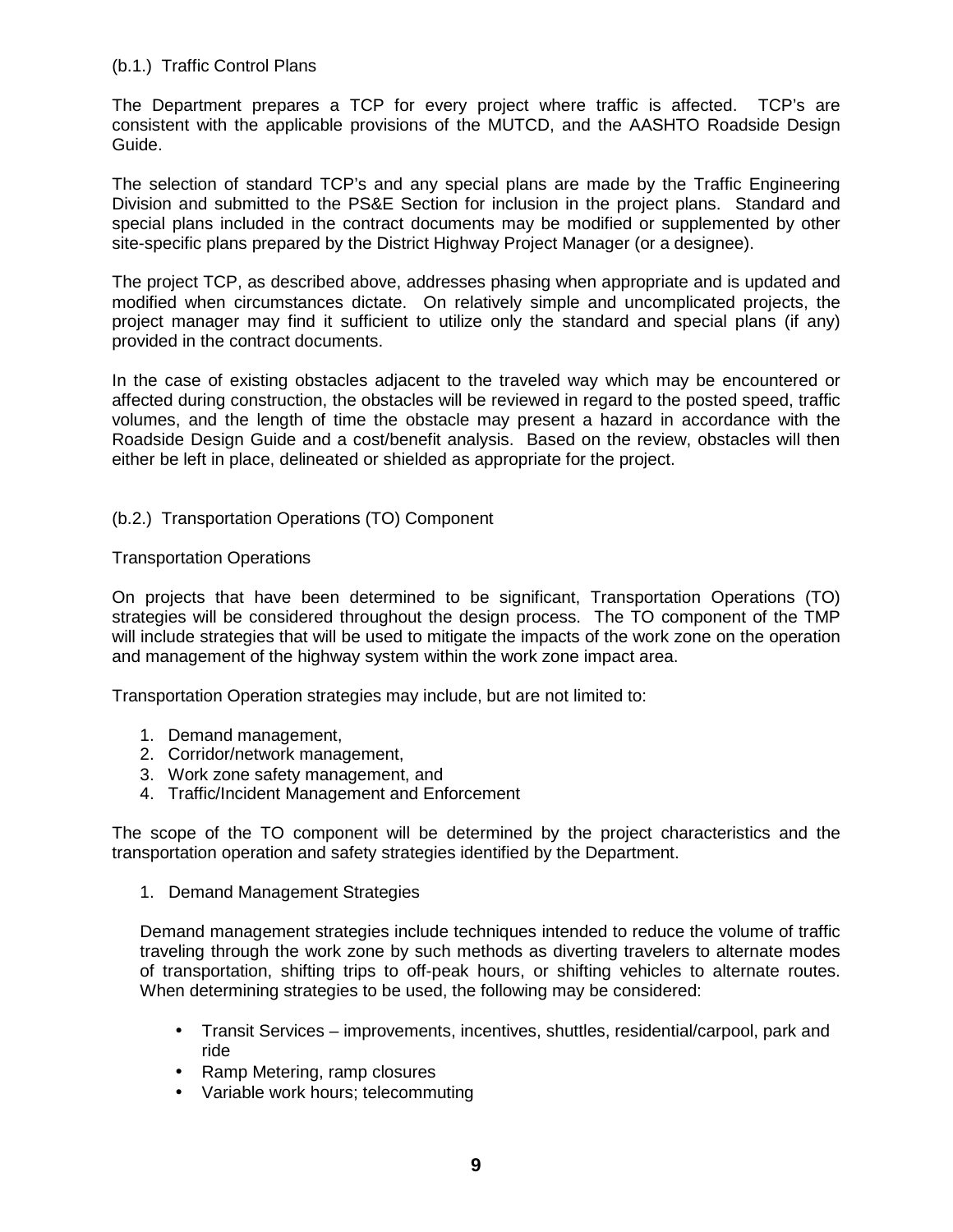2. Corridor/Network Management Strategies

Corridor/network management strategies include strategies to optimize traffic flow through the work zone and adjacent roadways. The following traffic operations techniques and technologies may be considered:

- Maintaining existing number of through lanes
- Designing crossovers/shooflies for posted or 85th percentile speed
- Utilizing off-peak work hours
- Utilizing temporary traffic signals; monitoring signal timing/coordination
- Utilizing roadway/intersection improvements; turn lanes, bus turn outs
- Implementing traffic restrictions; turns, parking, trucks
- Implementing lane restrictions; trucks, reversible lanes
- Monitoring railroad crossing controls
- Coordinating with adjacent construction sites
- Utilizing automated work zones; detection systems, changeable message signs, highway advisory radio, web page, 511
- Various computer computations analyses (such as traffic modeling, Quickzone, etc.)
- 3. Work Zone Safety Management Strategies

Work zone safety management strategies include devices, features, and management procedures used to address traffic safety issues in the work zone. Work zone safety management strategies include:

- Reasonable speed limits through work area
- Temporary traffic signals
- Temporary traffic barriers concrete protection barriers
- Impact attenuators/crash-cushions
- Intrusion alarms warning lights
- Project task force/committee
- Work zone traffic control supervisors/inspectors
- Project partnering weekly meetings
- Peer-to-peer work zone reviews
- Windshield surveys, night-time reviews
- 4. Traffic/Incident Management and Enforcement Strategies

Traffic/incident management and enforcement includes various strategies to manage work zone traffic operations. Work zone traffic management strategies involve monitoring traffic conditions and making adjustments to traffic operations based on changing conditions. Strategies in this area include:

- Automated work zones, traffic monitoring
- Transportation management centers, District Operations Centers
- Detecting and monitoring traffic for speed, volume, and density
- Traffic screens, glare screens
- Enhanced Reference Post markers
- Quick removal policies, push bumpers, hi-tech accident documentation
- Coordination with media
- Local detour routes
- Contract support for incident management
- Incident/emergency management coordination and response planning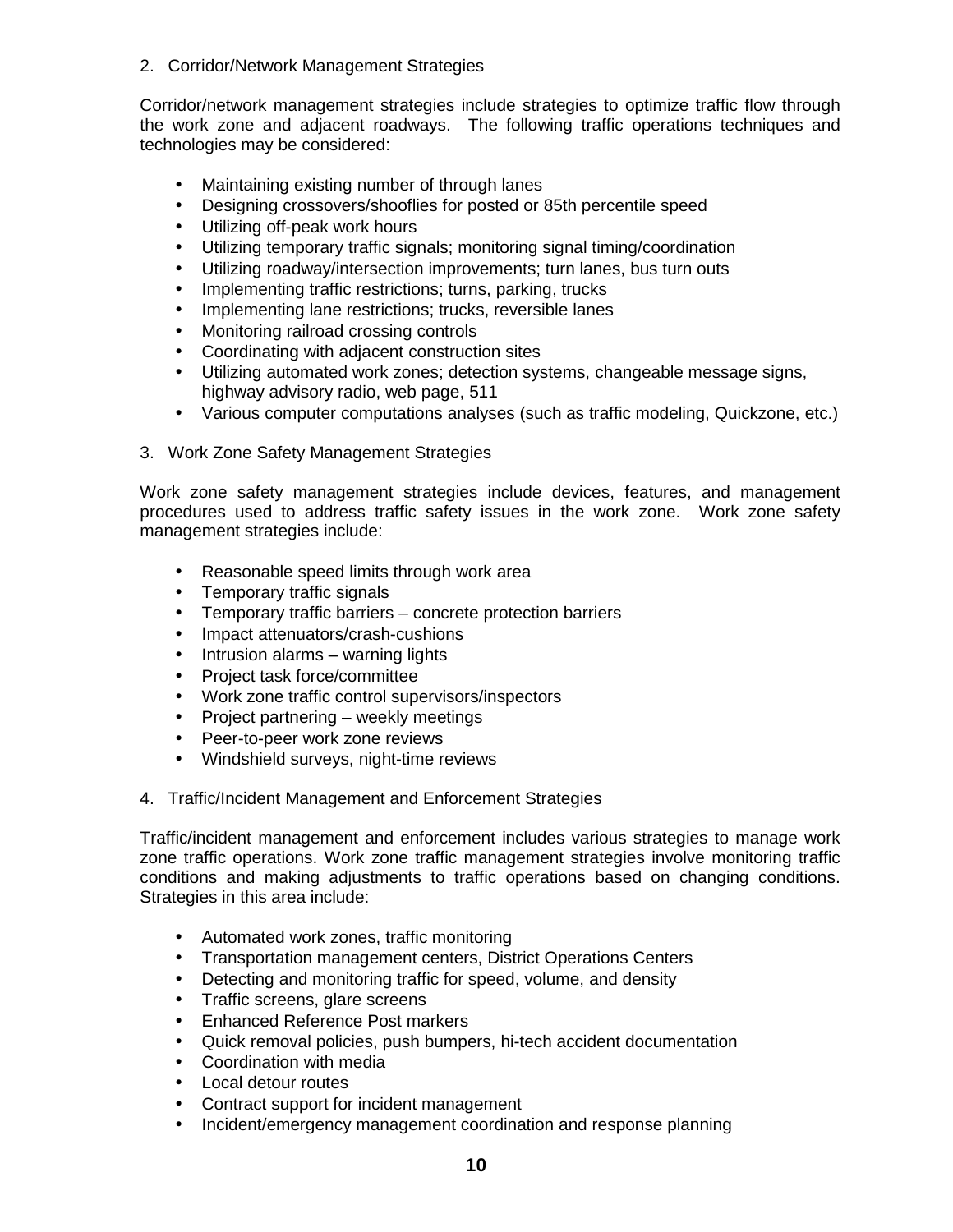- Utilizing automated work zones; detection systems, changeable message signs, highway advisory radio, web page, 511
- Law enforcement cooperative, dedicated, or overtime
- Double fines for speeding

The strategies identified above are not all inclusive. Other strategies may be used.

While the Department is committed to implementing the appropriate strategies listed above on all projects determined to be "significant", many of these strategies may be implemented on other projects having a "less significant" impact on work zone safety and mobility.

#### (b.3) Public Information (PI) Component

The Department makes a conscious effort to gather and share information regarding current and future projects with the public.

For projects identified as being "significant", the individual Districts take the lead in advising the Communication Division that the project is likely to be significant and that some special efforts may be needed to enhance the distribution of public information. The Districts provide as much lead time as possible.

The Department, through collaboration with other agencies, considers one or more of the following strategies when establishing a public information plan for an individual project. Each project is considered on its own merits in evaluating the types of strategies utilized and the extent to which resources are expended on them.

- Participation in National Work Zone Awareness Week activities.
- Maintenance of the Department of Roads website. (The website is available to disseminate information both prior to and after the letting of a project.)
- Publication and distribution of various printed materials (flyers, doorhangers, newsletters, special mailings, etc.)
- Issuance of news releases to the media
- Placing project information on the "511" system.
- Conducting public information meetings at scheduled times throughout the life of a project.
- Deploying and employing various ITS options (e.g. Dynamic Message Signs).
- Utilizing paid advertising in the media, when justified and appropriate (this would include both print and electronic media).
- Utilizing free media advertising when available.
- Establishing a project-specific "hot line" when appropriate.
- Participate in public outreach whenever possible and appropriate (appearances at organizational meetings, public gatherings, etc.)
- Develop project-specific art work and graphics to identify special projects.

The individual Districts responsible for the projects involved, along with the Communication Division, monitors the results of the public information effort by surveying Department personnel and affected local agencies and individuals. Public information strategies may be modified as necessary.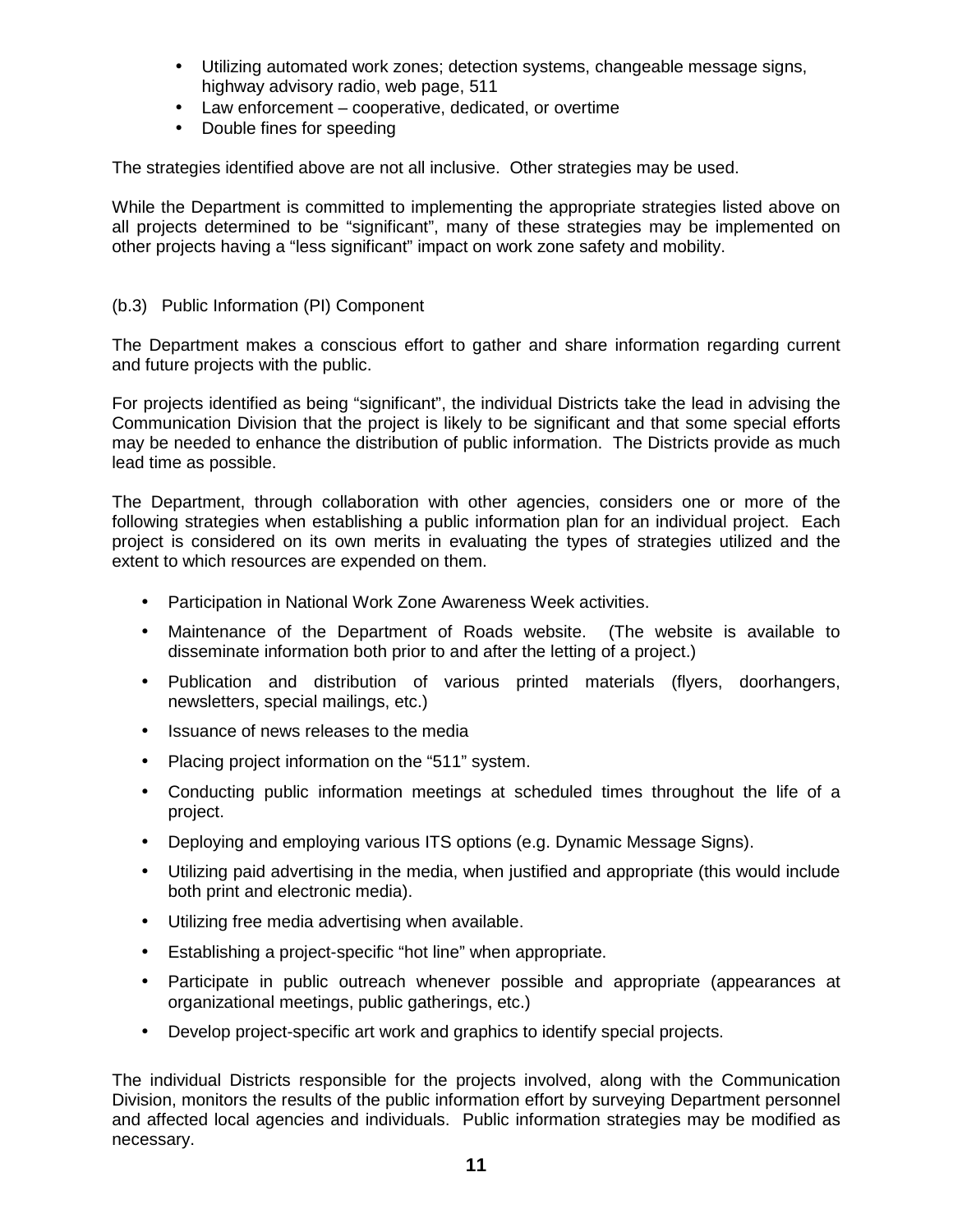#### (b.4.) Implementation of TMP with Stakeholders

The Department seeks the input of and keeps all affected agencies and individuals aware of the key details in the TMP and also encourages their continued involvement in the process.

It is understood that the actual list of stakeholders identified for any project will be unique, and it is not possible to outline the make-up of the list until the project is developing. However, the Department maintains a role in the functioning of the transportation management teams in the Omaha and Lincoln areas providing an ongoing involvement in the development of TMPs affecting most significant projects.

Current Inter-Agency Transportation Management Teams:

- 1. The Omaha "Transportation Systems Management" (TSM) Committee is represented by engineers and managers from the Nebraska Department of Roads District and Central headquarters; Nebraska State Patrol; the City of Omaha Public Works Department, Police, Fire, and Transit Divisions; Douglas County and Sarpy County; Omaha Public Power District (OPPD), FHWA, and the Metropolitan Area Planning Agency (MAPA). This group meets quarterly to discuss, coordinate, and mitigate the impact of road construction projects scheduled by the various jurisdictions. The TSM committee is led by the District 2 Office of the Nebraska Department of Roads.
- 2. The Lincoln "Transportation Liaison Committee" (TLC) is represented by engineers and managers from multiple agencies in the Lincoln area. Included in this committee are representatives from the Nebraska Department of Roads, District and Central Headquarters, FHWA, the City of Lincoln Public Works; Lancaster County; and the Lincoln Electric System (LES). This committee meets bi-annually to discuss, coordinate, and mitigate the impact of road construction projects scheduled by the various jurisdictions. The Lincoln TLC is led by the City of Lincoln.
- (c.) PS&E Requirements for TMP

The Department is responsible for the TMP. Contractors shall not be responsible for its development.

The Department identifies in the contract Proposal that the project is significant, and or identifies specific components of the TMP that are required for the project. Special provisions, special plans, and references to other pertinent documents are considered part of the TMP even if not separately identified and labeled as such. Items in the TMP that are the Department's sole responsibility are not included in the Proposal.

(d.) Method of Payment

In general, the Department utilizes method-based specifications for traffic control items. The Department's Standard Specifications do contain some isolated guidance that could be construed as "performance-based" (e.g., a pilot car is expected to make a round trip through a construction zone in 15 minutes). However, the Department utilizes individual pay items in the contract to pay for traffic control operations and devices. In some instances, payment for certain devices may be made subsidiary to others. For example, payment for the standard set of warning signs required for a flagging operation is subsidiary to the pay item, "Flagging".